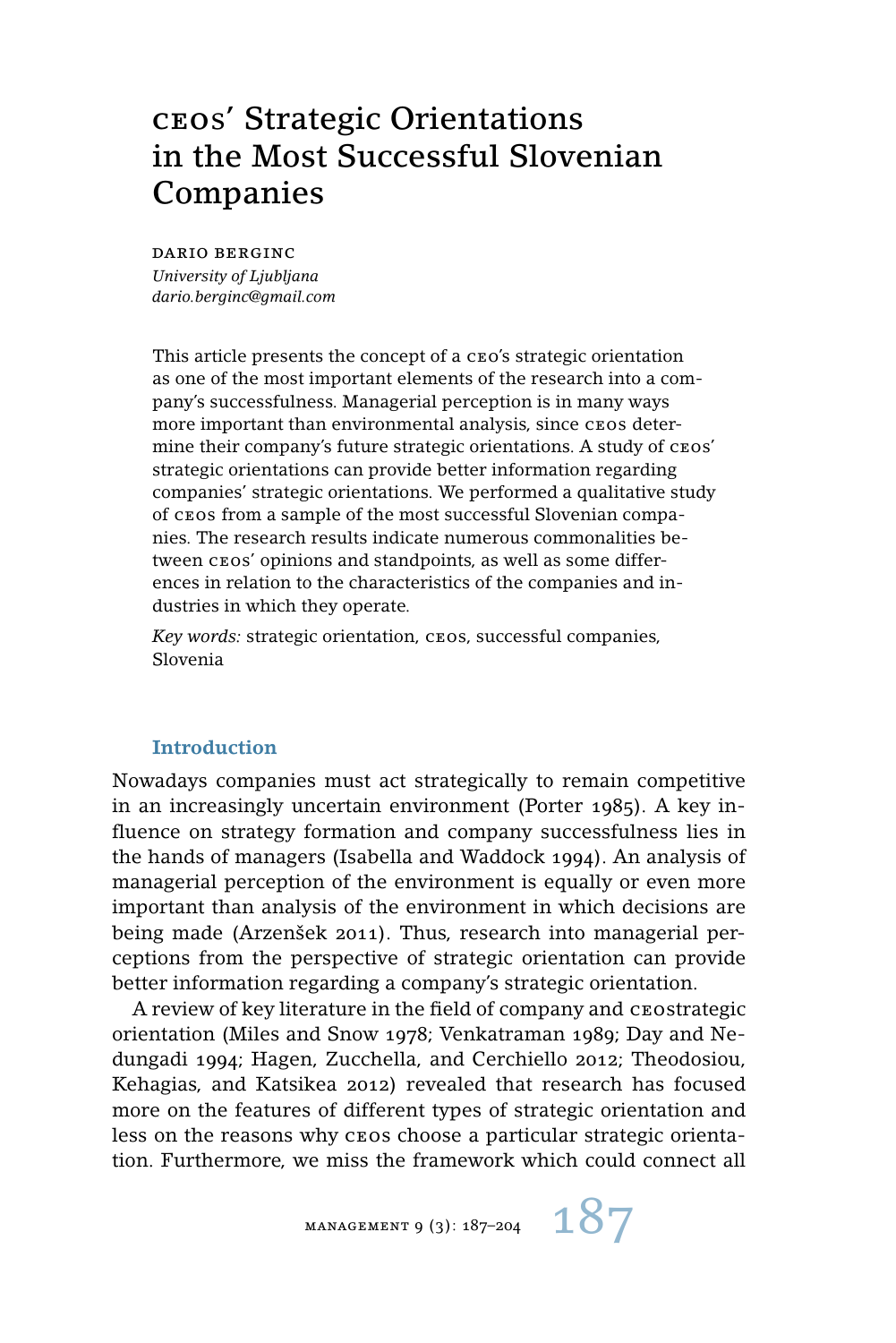types of ceos' strategic orientation in a more holistic way. Regarding methodology, company ceos represent only a part of the sample. We believe that a precisely selected sample of cros, *i.e.* excluding (other) members of management boards, and members of middle and lower management, can provide an important added value to the existing literature in this field. Finally, in the literature review we did not find any research that cites ceos answers.

Research in this field is also lacking in Slovenia, and is only available for certain related fields, for example marketing (e.g. Jančič 2001; Bodlaj 2009) or in the field of mental models and organisational cognitive competencies (e.g. Kovač and Bertoncelj 2008). Research on a sample of Slovenian managers focused primarily on aspects of management (Kramar Zupan 2012), competencies (Strugar 2010), and cognitive schemas (Arzenšek 2011), while not including the subject of ceos' strategic orientation.

The objective of this article is to research the strategic orientation of ceos in some of the most successful companies in Slovenia, and to determine the key factors influencing their strategic orientation. We are interested in whether managers are more oriented towards the internal or external environment of the company and, in the case of external orientation, whether they focus more on customers or competitors. Furthermore, we wish to determine whether they predominantly seek competitive advantages in cost efficiency or product differentiation, whether they focus on developing new products/services or new markets when expanding their business, and whether they put more emphasis on marketing or financial goals.

# **Construct of Strategic Orientation**

Studies of strategic orientation stem primarily from fields of strategic management, strategic marketing, and entrepreneurship (Hagen, Zucchella, and Cerchiello 2012), with the subject being discussed by numerous authors (Miles and Snow 1978; Porter 1985; Venkatraman 1989; Day and Nedungadi 1994; Hagen, Zucchella, and Cerchiello 2012; Theodosiou, Kehagias, and Katsikea 2012). Nevertheless, the literature does not offer a unified view on the conceptualisation of a strategic orientation construct (Hagen, Zucchella, and Cerchiello 2012). We can define it as a connecting link between competencies and resources in a company, and the opportunities and risks in its external environment (Ansoff 1965; Porter 1985), as a principle influencing the activities of strategic behaviour (Noble, Sinha, and Kumar 2002), or as a company's activities leading to greater success (Slater, Olson, and Hult 2006).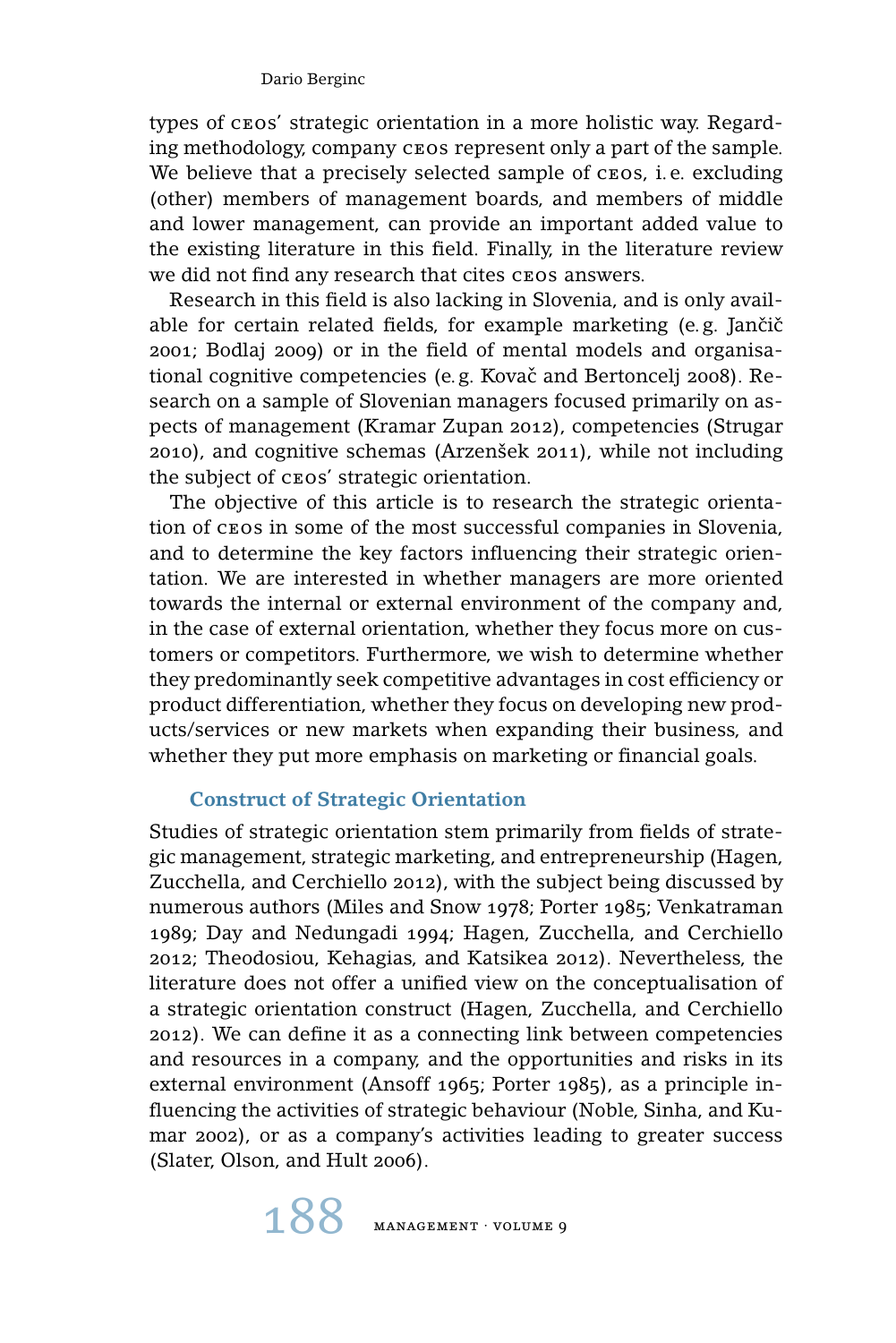Based on an analysis of the relationship between a company and its environment, Miles and Snow (1978) defined four basic strategic types, related to strategic proactiveness: reactor, defender, analyser and prospector. On this basis, Venkatraman (1998) developed six dimensions of strategic orientation of a company: aggressiveness, analysis, defensiveness, futurity, proactiveness and riskiness. Based on a meta-analysis of a wider selection of literature, Hagen, Zucchella, and Cerchiello (2012) divided the strategic orientation into five subsets: entrepreneurial, innovation, product, market and sales orientation. The most researched and developed of these are entrepreneurial (e. g. Lumpkin and Dess 1996) and market orientation (e. g. Kohli and Jaworski 1990; Narver and Slater 1990). Authors nevertheless warn that the presented constructs partly overlap, with the distinctions not always being clear. In real life both companies and managers employ multiple types of strategic orientation (Hagen, Zucchella, and Cerchiello 2012).

On the basis of an analysis of existing literature and concept of dyadic schemes (Axelrod 1973), we developed a research concept composed of five sets that discusses ceos' strategic orientation differently to previous studies. Our research is focused on ceos' strategic orientation from the perspective of the internal or external environments, customers and competitors, the search for competitive advantages and developing the offer, and the importance of marketing, financial goals and results. We want to connect findings of basic strategic orientation research (Miles and Snow 1978; Venkatraman 1989; Day and Nedungadi 1994; Hagen, Zucchella, and Cerchiello 2012) with marketing research (Kohli and Jaworski 1990; Narver and Slater 1990), general strategy theory (Porter 1985) and growth strategy theory (Ansoff 1965). Finally, we want to test the preferences of ceos regarding financial and marketing goals (Venkatraman and Ramanujam 1986). We adjusted the theoretical analysis and interpretation of results to our research concept.

## **Specific Types of Strategic Orientation**

## internal/external orientation

Day and Nedungadi (1994) see the dimension of *internal managerial orientation* as diametrically opposed to customer and competitor orientation. This group of managers is less focused on customers and competitors, which is often caused by a lack of competitive pressure on the market (Day and Nedungadi 1994). On the other hand, Theodosiou, Kehagias, and Katsikea (2012) associate internal orien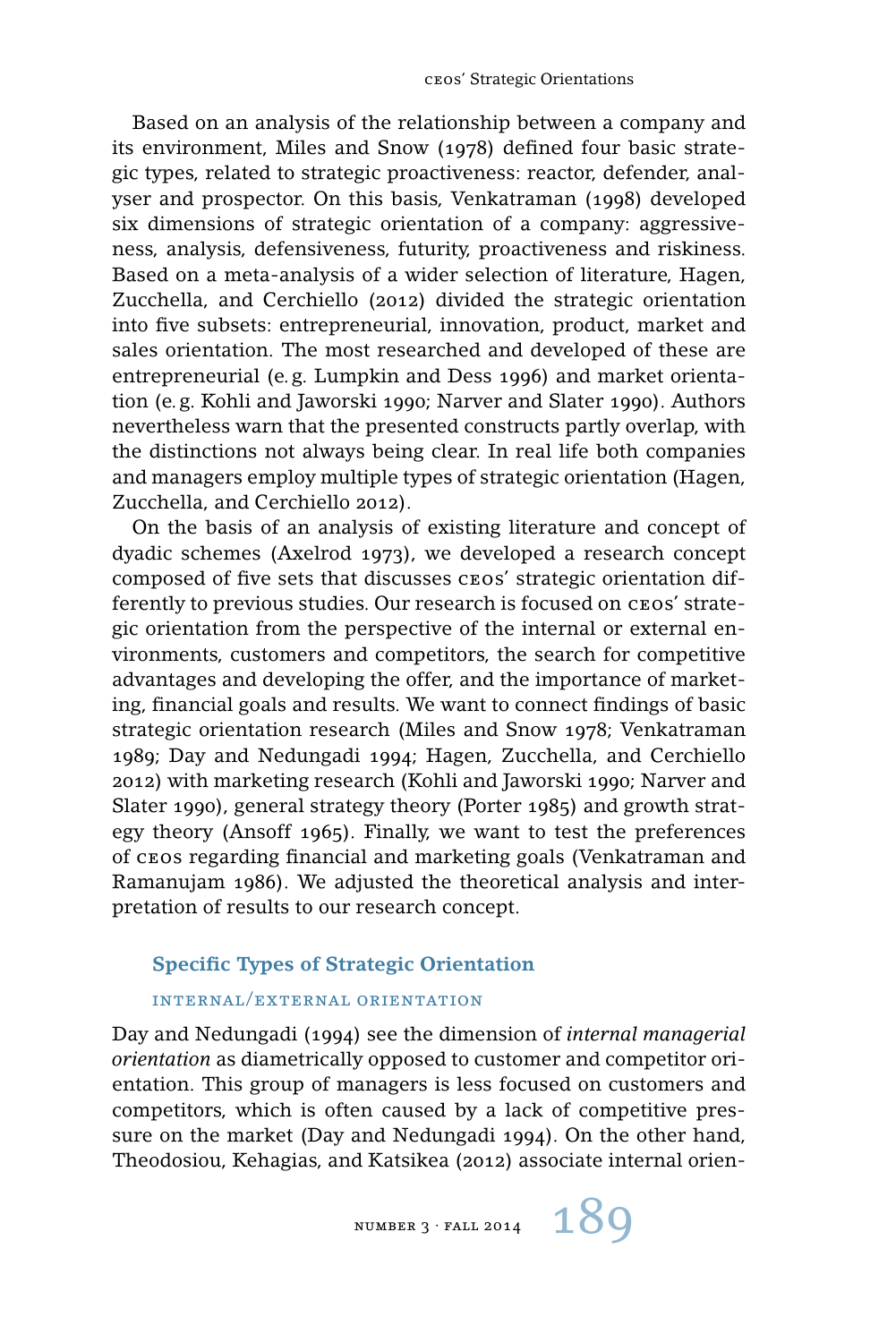tation of managers with cost orientation and cost leadership strategy (Porter 1985). Defenders and to some extent analysers (Miles and Snow 1978), as well as dimensions of analysis and defensiveness (Venkatraman 1989), can be categorised as internally-oriented managers.

*External* orientation is associated with managerial orientation towards customers, competitors, or both (Narver and Slater 1990; Day and Nedungadi 1994; Theodosiou, Kehagias, and Katsikea 2012). This group corresponds to the prospector type (Miles and Snow 1978) and dimensions of aggressiveness, futurity and proactiveness (Venkatraman 1989).

Managers shift from one orientation to another, mostly from internal to external orientation, which can be linked to the company's evolution from production (product) and sales orientation towards market orientation (Hagen, Zucchella, and Cerchiello 2012). These findings are consistent with one of the key research studies on the market orientation of Slovenian companies, which showed a high frequency of closed-type orientation (product and production orientation), but also the trend of an increasing proportion of companies with open-type orientation (customer and competitor orientation), although it remains well below 50% (Snoj et al. 2004).

On the basis of the review, we formed the first research question:

rq1 *Are* ceos *of some of the most successful companies in Slovenia oriented more towards internal or external environment of a company, and what are their reasons?*

## customer/competitor orientation

We split market orientation into customer and competitor orientation in order to investigate ceos' preferences according to the concept of dyadic schemes (Axelrod 1973) and existing literature (Day and Nedungadi 1990; Narver and Slater 1990). Managers oriented more towards *customers* anticipate the potential reactions of customers, while their market research focuses on customer preferences and decisions, with performance standards also adapted to these factors. These managers understand their competitive position through the eyes of their customers (Day and Nedungadi 1994), with the focus on forming an additional value for the customers and a proactive orientation towards meeting their needs and wishes (Narver and Slater 1990).

On the other hand, managers focused on *competitors* pay more attention to the potential reactions of competitors, using market research to discover strategies and tactics of their competition. They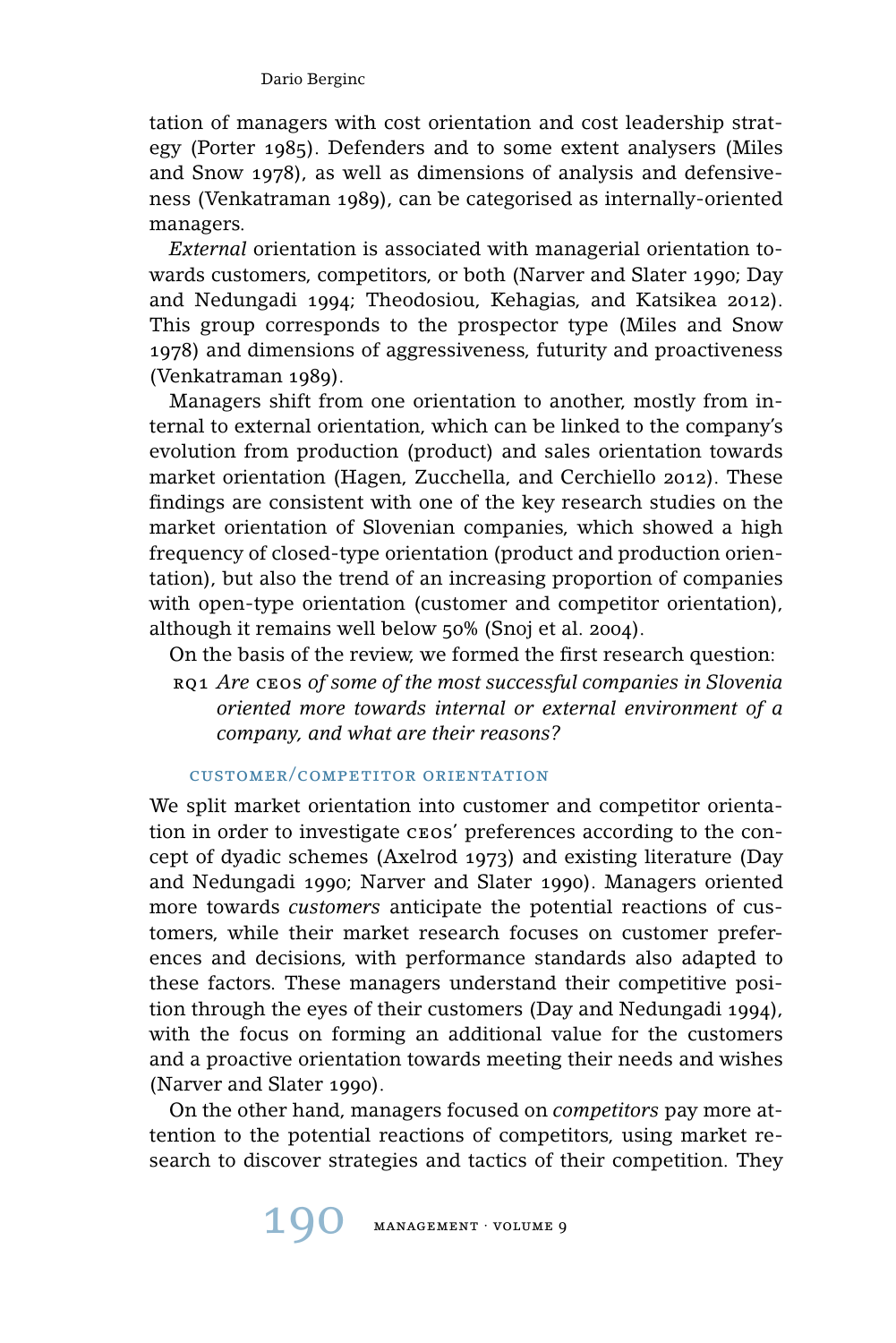operate in highly competitive environments, and their strategies are oriented towards defending against and attacking the competitors (Narver and Slater 1990; Day and Nedungadi 1994).

Managers oriented towards *customers and competitors* are market driven (Day and Nedungadi 1994) and in this way achieve an appropriate balance between both types of orientations (Narver and Slater 1990).

Rojšek and Konič (2003) studied market orientation of small Slovenian firms. Their results revealed that the highest proportion of these firms can be considered *truly market oriented firms,* followed by a smaller proportion of *more competitor-oriented firms* and *more customer-oriented firms.* The smallest proportion of firms, considered information guards, was the least market oriented.

Second research question:

rq2 *Are* ceos *of some of the most successful companies in Slovenia more focused on customers or competitors, and what are their reasons?*

# cost leadership/offer differentiation orientation

Using the generic strategy model, we aim to connect the concept of strategic orientation with the company's offer, i. e. the products and services offered to their customers, with which the company competes against similar providers in the market. Here we rely on the classic model that defines three possible generic strategies: *cost leadership strategy, differentiation strategy,* and *focus strategy* (Porter 1985).

Cost strategy is focused on increasing profits by reducing costs and increasing market share through charging lower prices, while still making a reasonable profit on each sale because of reduced costs. Differentiation strategy involves making products or services different from and more attractive than those of competitors; typically pertaining to features, functionality, durability, support and also brand image. Focus strategies concentrate on particular niche markets and, by understanding the dynamics of that market and the unique needs of customers within it, develop uniquely low-cost or well-specified products for the market (Porter 1985).

Research has shown that a differentiation strategy has a positive impact on the creation, dissemination and responsiveness of a firm (Homburg, Krohmer, and Workman 2004). Research also suggests that companies in Slovenia find it difficult to make decisions regarding which strategy will be pursued (Pučko 2002). Both cost leadership and offer differentiation strategies appear to be of equal im-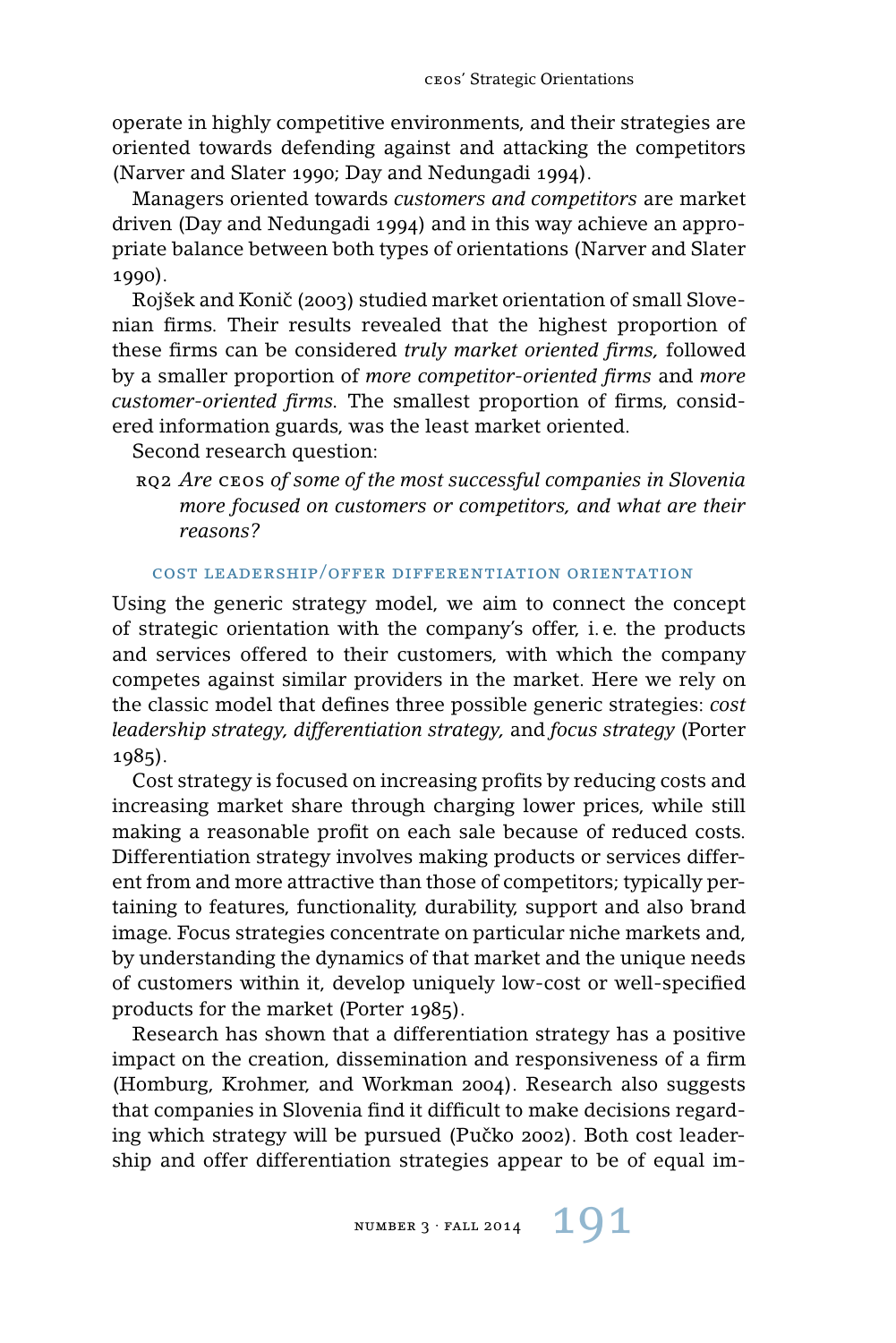portance, despite the fact that it is necessary to select only one. This makes companies the so-called 'mid-prisoners' (Jančič 1990).

Third research question:

rq3 *Do* ceos *of some of the most successful companies in Slovenia look for competitive advantages predominantly in cost leadership or offer differentiation, and what are the key reasons for their choice of strategy?*

# new product/new market orientation

Furthermore, a ceo's strategic orientation is also related to their company's growth strategies. We used a classic theoretical model of growth strategies with four classic development directions, formulated by Ansoff (1965), which considers the opportunities of offering existing and new products within existing and/or new markets and the levels of risk associated with each. *Market penetration* involves selling more established products into existing markets. *Product development* means developing new products or services and directing them into existing markets. *Market development* comprises taking existing products or services and selling them in new markets, whereas *diversification* involves developing new products and putting them into new markets at the same time (Ansoff 1965).

A study of Slovenian companies has shown that the highest share of companies pursue product/market diversification, followed by market development strategies and conglomerate diversification. Product development strategy is preferred only by a few studied companies, while the least adopted strategy is that of divestment (Lahovnik 2011).

Fourth research question:

rq4 *Do* ceos *of some of the most successful companies in Slovenia focus more on developing new products/services or on developing new markets, and what are the reasons?*

# marketing/financial goal orientation

We wish to place the dyadic orientation of ceos towards marketing and financial goals into our research concept primarily from the perspective of companies' performance measurements (Venkatraman and Ramanujam 1986). Models of performance measurement can be divided into financial and non-financial (Marc et al. 2010), or into financial and marketing models (Venkatraman and Ramanujam, 1986). The financial models are linked to sales growth, return on assets, profitability, cash flow and other financial performance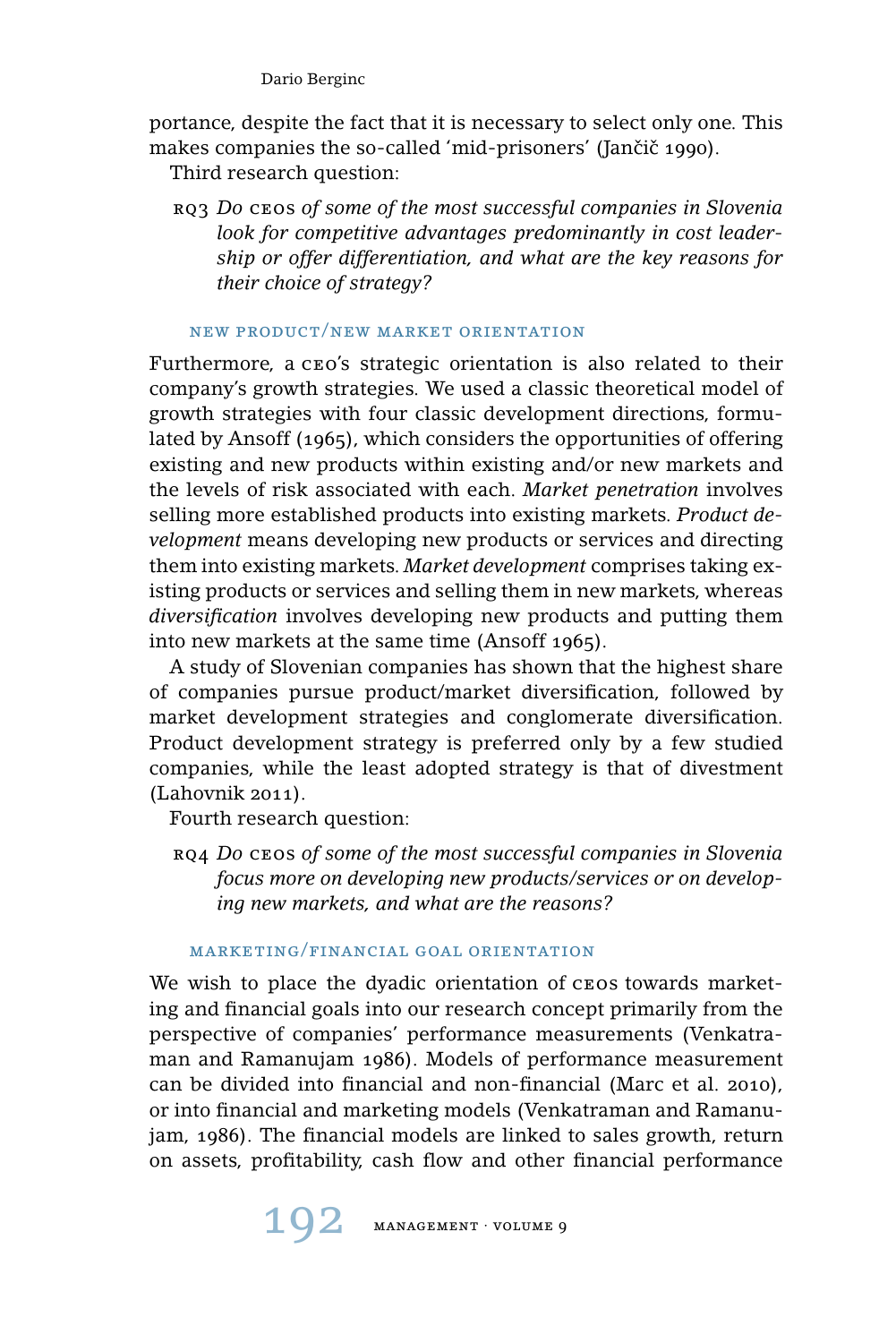measures, while the marketing models are linked to market position, market share, product quality and customer loyalty (Venkatraman and Ramanujam, 1986).

Traditionally, managerial performance measurement has focused mainly on financial performance, but the importance of non-financial performance measures, like the balanced scorecard system (Kaplan and Norton 2000), is becoming more and more apparent (Marc et al. 2010). Research conducted by Marc et al. (2010) demonstrated that for large Slovenian firms the key measures of performance are financial, such as income and profit growth, liquidity, and cost control, etc., while non-financial measures, such as customer satisfaction, relations with suppliers, innovation orientation and organizational learning, remain neglected.

Fifth research question:

# **Research Methodology**

Qualitative research of ceos into some of the most successful companies in Slovenia was performed within the scope of a doctoral study into ceos' strategic orientation. The research sample was composed of ceos from some of the most successful companies in Slovenia, classified according to their net profit in 2013. We partially adjusted the sample in relation to the sample heterogeneity criteria (Miles and Huberman 1994), as we wanted to obtain as diverse a sample as possible in terms of type of business, firm reputation, strength of competition, export orientation and type of ownership.

The research was conducted from 21st May to 23rd July 2014. We sent an invitation for participation to 80 ceos from the sample of successful companies in Slovenia, in accordance with the additional research criteria (other than the performance criterion). Seventeen ceos agreed to participate. After a prior agreement, in-depth interviews were conducted with all ceos, lasting on average 54 minutes. The longest interview was 1 hour and 17 minutes, and the shortest 23 minutes. Fifteen ceos consented to having the interview recorded, and two refused. Transcripts were made of all recorded interviews.

The sample of 17 CEOS included in the research is relatively varied. Nine ceos (Chairmen of the Board) manage a public limited company, and eight (Director Generals) manage a private limited

rq5 *Do* ceos *of some of the most successful companies in Slovenia put more emphasis on marketing or financial goals, and what are the key reasons for their orientation?*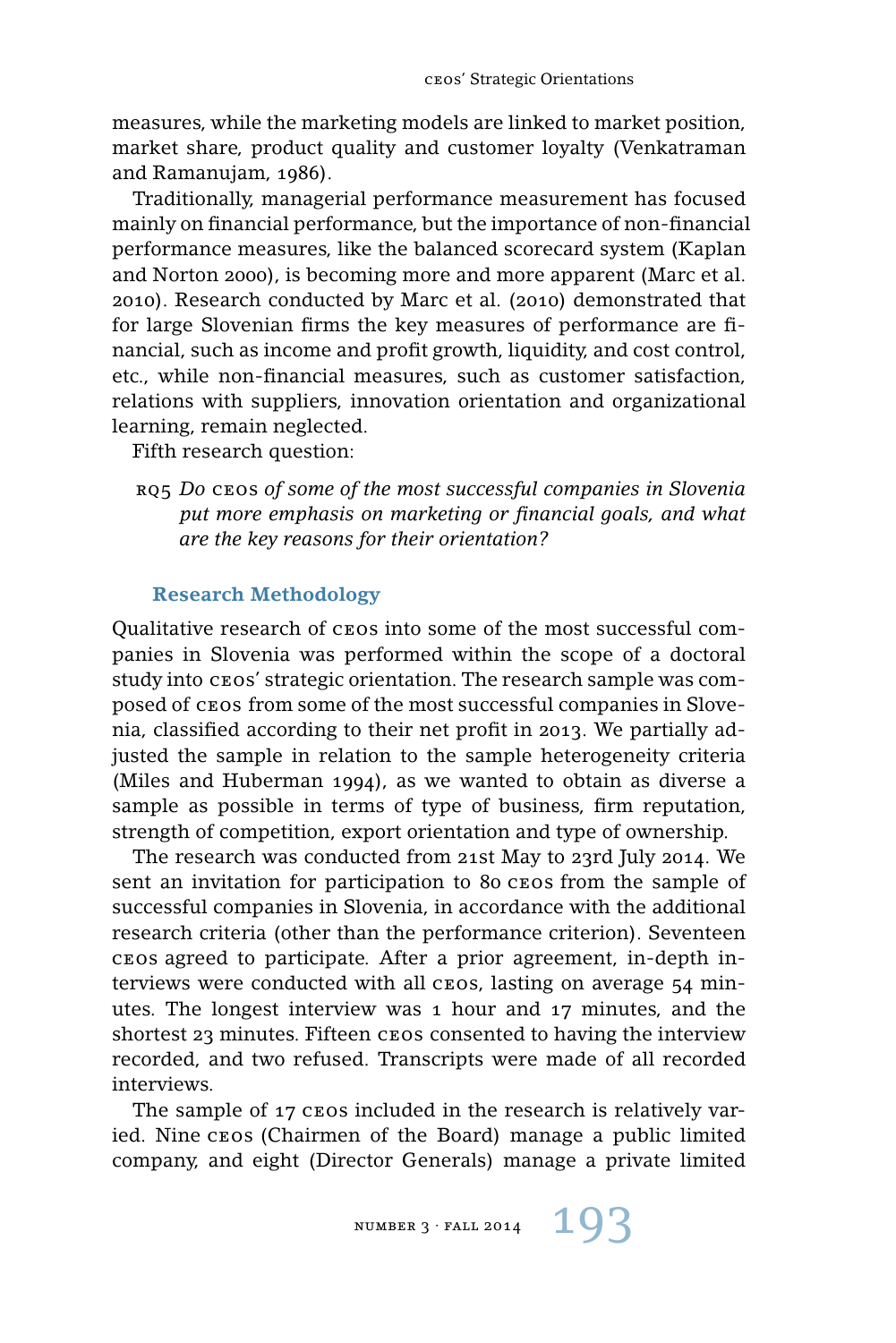company. Sixteen of the 17 companies are big, the remaining one of medium size. The companies represent a range of sectors, with nine production and eight service companies. Eight companies from the sample are distinctly export-oriented, while nine are distinctly focused on the Slovenian market. The majority owner of three of the companies is the state, eight of the companies have a majority domestic (private) ownership, and five have a majority foreign ownership, while the ownership of one company is mixed: partly state and partly domestic private.

Three companies from the sample rank among the top six most successful companies in Slovenia according to their net profit in 2013 (database ajpes 2014). Nine companies participating in the research rank in the top 50 most successful companies in the same list, while the other eight rank lower on this list (to 300), but they still fulfilling the criteria of 'most successful' (net profit of companies is still higher than 1 million eur). This explains why our sample comprises mainly ceos of big companies and only one ceo from an sme.

Sixteen managers are male and only one manager is female. Two managers are foreign, with the other 15 ceos being Slovenian. In two cases ceos did not directly participate in the research; the interviews were conducted with board members who have been working with the respective ceo for years and answered the questions on their behalf.

## **Research Results**

## internal/external orientation

Only four of the interviewed ceos explicitly said they are more internally oriented, while the majority (nine ceos) described themselves as more externally-oriented managers. Four cros chose balanced orientation, which means that they consider themselves on average focused 50% on the internal and 50% on the external environment. These results do not confirm the findings of one of the key research studies on the market orientation of Slovenian companies, which suggested a domination of closed-type orientation (product and production orientation) (Snoj et al. 2004).

Internally-oriented ceosee the advantage of this orientation as a greater capacity to influence the operations of the company ('You cannot really influence anything externally, you can only influence your personnel, relationships and employee motivation') and a comprehensive oversight of the internal field of the company's operation. Furthermore, they emphasize their commitment to the field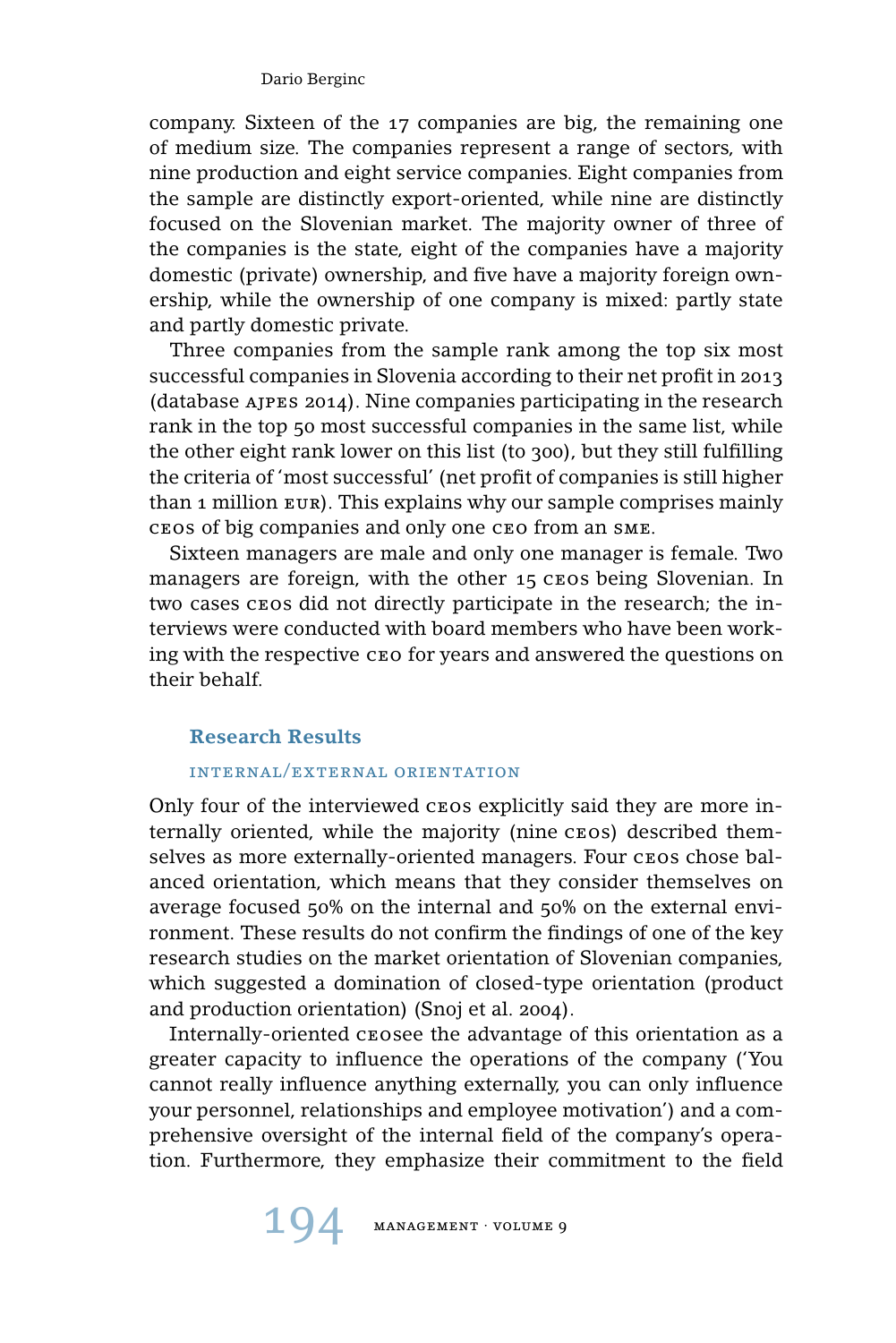from which they originate. The latter is especially true for managers originating in technical fields and for production company managers ('Considering the fact we are a production company, we are significantly more oriented towards everything happening internally'). Some interviewed managers additionally stated that areas are already divided between board members ('In our company every board member is in charge of his area. I am in charge of development and production, another is in charge of finances, and another is in charge of marketing'). A more pronounced internal orientation of some cros is caused by the owner's strategy ('The owner is in charge of development and marketing') and the regulation in the company's area of activity, with its related restrictions on the influence of the company on the external environment.

Research results partially confirm our existing findings: managers in this group are less oriented towards customers and competitors (Day and Nedungadi 1994), and express a greater orientation towards cost leadership strategy (Porter 1985).

Externally-oriented ceos primarily emphasize the need for customer orientation and attention to customers, which is congruent with existing research (Narver and Slater 1990; Day and Nedungadi 1994; Theodosiou, Kehagias, and Katsikea 2012). Furthermore, managers emphasize the importance of monitoring the market, its trends, and seeking new market opportunities ('I want to know what is happening outside our company, what our position is, and what it could be – and I want to bring this insight to the company'), also from the perspective of personnel motivation ('A good manager must be externally oriented and also encourage other people in the company to look outward').

Reasons for this orientation may lie, as in the case of the internallyoriented group, with task distribution in the company. If the ceo has a trusted representative on the executive board that handles the internal organisation of the company, then the ceo has more reason to attend to the external environment.

Managers who emphasize both the internal and external orientation speak of the need for a dynamic balance between both types of orientation ('If you want to be a good manager, you have to master everything'). In their opinion, they have to react to activities in their environment, and to seek solutions within the company. One of the ceos illustrated this balance with the help of boards' agendas ('Company board meetings always deal with both production and sales'). Such an orientation is congruent with the hypothesis that strategic orientations are not mutually exclusive, and that managers can si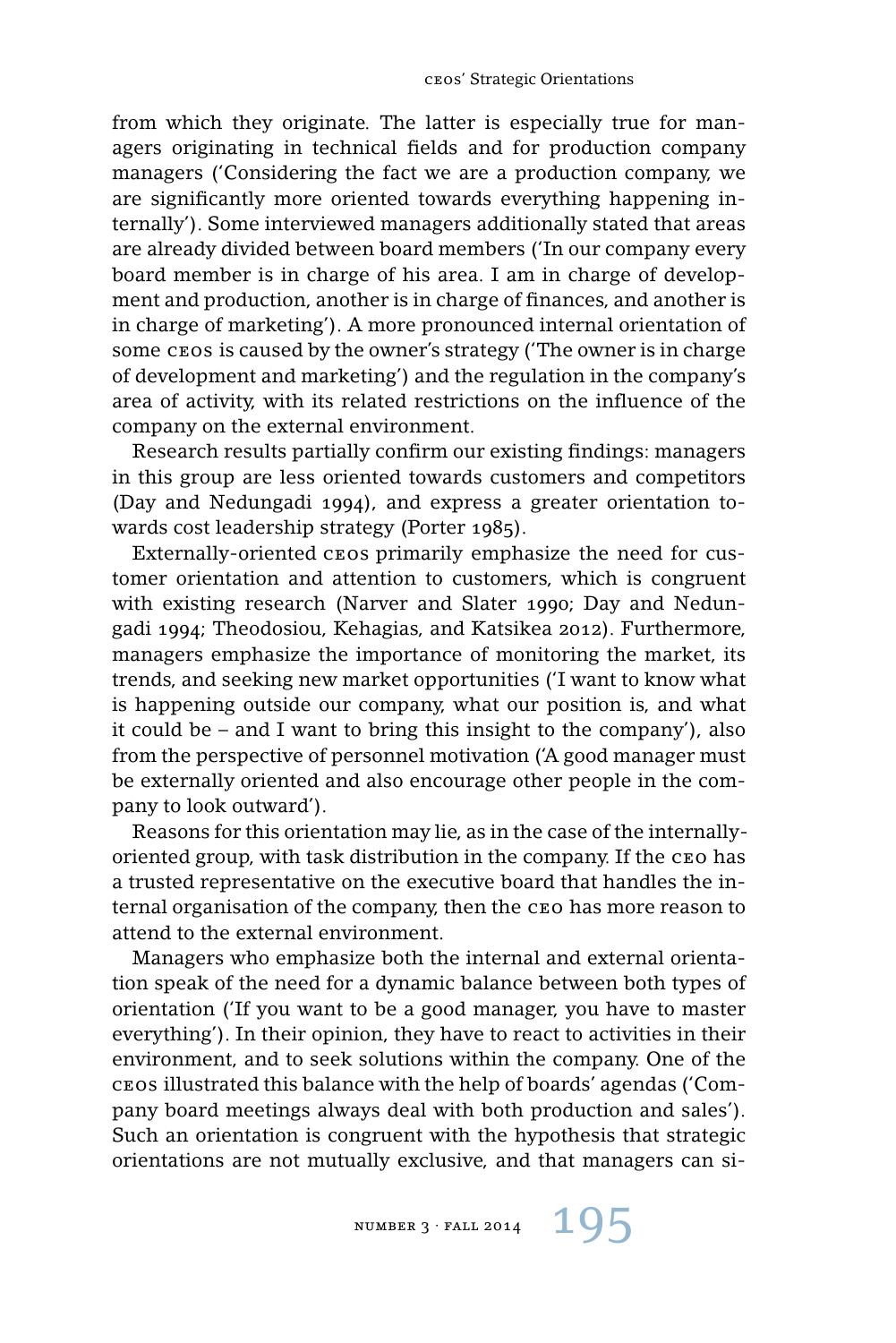multaneously develop multiple types of strategic orientation (Hagen, Zucchella, and Cerchiello 2012).

Results have also shown the transition in some ceos from internal to external orientation, which is consistent with previous studies (Snoj et al. 2004), displaying a trend of an increasing proportion of companies with open-type orientation (customer and competitor orientation).

# Customer/Competitor Orientation

The group of customer-oriented managers is dominant. However, all ceos in this group also say that, at least in general, they monitor their competitors. For this group the customers represent the company's *raison d'ètre* ('Our salaries are paid by customers') and are clearly the most important ('If I do not have time for a customer who pays my salary, who will I have time for?'). They also understand the strategic partnership and have a mutually-dependant relationship with their customers from the perspective of reducing the business risk ('Problematic customers can be the death of you'). The aspect of understanding their customers is also important to them ('How will you sell to someone if you do not understand him?'), as well as an evaluation of future cooperation ('We need to evaluate how much to adapt to a certain customer, so as not to diversify our assets too much').

ceos that manage companies on mature, highly competitive markets expressly emphasize the importance of monitoring the competition, in a mutual co-dependence with the customers ('Without customers there would be no competitors. It is doubtful I would be building a brand if there were no competitors'). Some managers emphasize that the company discovers competitors through its customers ('How else would you discover your competition?'), while others stress the importance of competition analysis from the perspective of reflexion ('The company looks at itself through competitors'). Managers who have achieved the balance between customer and competitor orientation are classified as 'market driven' in existing literature (Narver and Slater 1990; Day and Nedungadi 1994).

Some managers warned of the danger of an excessive focus on the competition, which can lead to the fear effect ('We start wondering what they did, what we will do, and then we start to follow the competition') and the follower philosophy ('If we want to be leaders, we have to deal with internal matters, rather than spending all our time following the competition, as we then become only followers').

On the other hand, one of the managers pointed out the disadvan-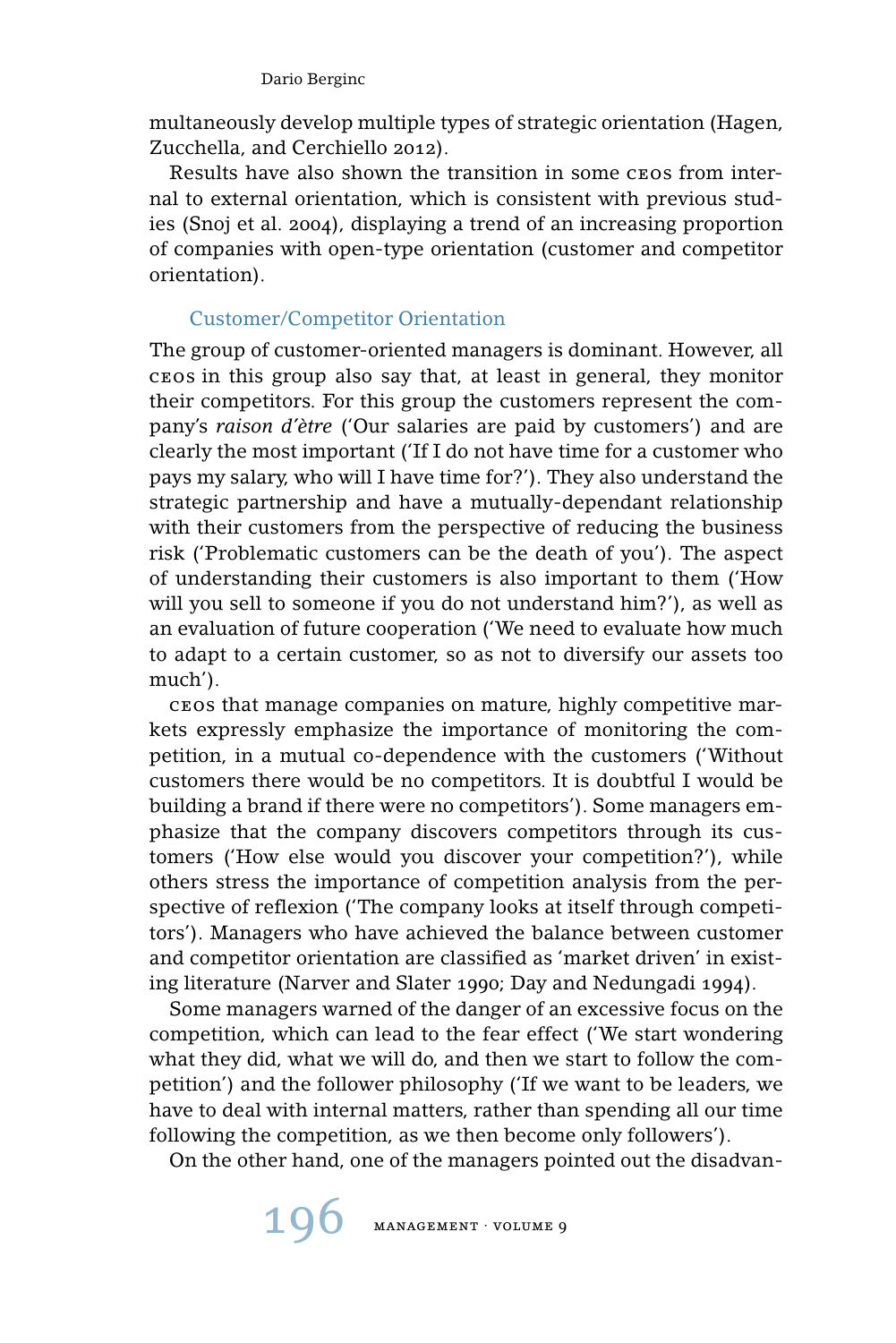tage of not following the competition ('We were surprised by a competitor's bankruptcy. We would surely have obtained a bigger market share if we had foreseen it. Now all competitors obtained a proportionally equal share').

These results differ from those of previous studies on market orientation of small Slovenian firms, which revealed a higher share of competitor-oriented firms than customer oriented firms, when not considering the highest proportion which represents truly marketoriented firms (Rojšek and Konič 2003). This could lead to the hypothesis that small Slovenian firms are more focused on their competitors and less focused on their customers than large firms.

#### cost efficiency/differentiation orientation

From the perspective of generic strategies (Porter 1985), ceos are quite unanimous. Cost control and cost leadership is considered fundamental, with an additional focus on differentiated products and services with a higher added value for specific customer segments, which can be partly linked with innovation orientation. We confirm the findings of some previous research on the positive impact of differentiation strategy (Homburg, Krohmer, and Workman 2004) and also regarding the difficulties inherent in making a clear decision on which strategy is dominant (Jančič 1990; Pučko 2002).

Differentiation strategy is important for ceos for reasons of higher competitiveness ('In a mature industry, competitiveness is more easily achieved with innovativeness') and differentiation from competitors, including in relation to competitors from China ('That is why the Chinese cannot compete with us – because of our service, which is here, close by – and our joint development with customers.' 'We always have to be a step ahead, with a better solution, since the competitors – Chinese as well – are catching up. We cannot be cheaper; the only solution is higher added value'). One of the managers similarly emphasized that the differentiation strategy is practically the only possible strategy in a mature industry ('We have no chance with cost leadership strategy. We do not sell more kilograms of a product, but a solution: enjoyment when purchasing').

An important aspect we wish to point out is the choice of strategy from the customer's perspective ('Services are focused on the user, for the user. Not because the technology is available, but because the user needs it. New products are developed for the customer and ever more frequently with the customer'). Possibilities for the use of the differentiation strategy are, of course, increased with this approach.

Regarding the cost leadership strategy, managers emphasize that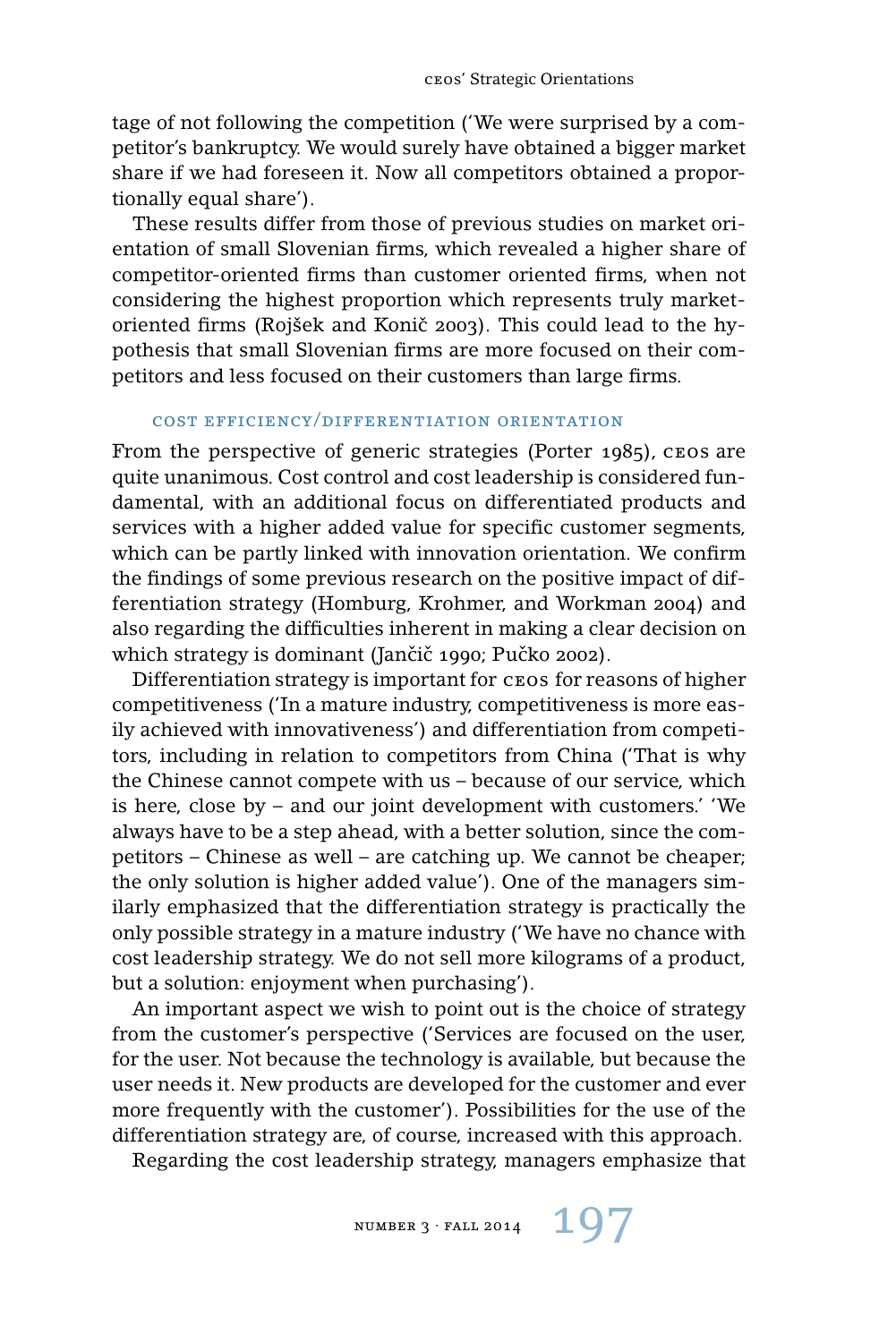correct cost control represents a foundation for the differentiation strategy, with one manager warning of the danger of excessive cost control ('I consider it highly unproductive if the manager focuses too much on the costs, as everything then just shrinks. Managers must focus on increasing income, towards new ideas'). According to some managers, the cost leadership strategy is very useful in markets which are not yet sufficiently mature to appropriately consider the added value of a product or service, and are dominated primarily, or exclusively, by the cost aspect. Similarly, one of the managers pointed out that 'excessive emphasis of novelty concerning a generic product in a mature industry can lead to customers' mistrust.' Due to the nature of activities or the inability to influence sale prices in regulated industries, come ceos emphasize the search for added value in cost leadership strategy.

We also note certain differences due to maturity of the market. Managers in growing markets are more orientated towards differentiation strategy and niche strategy than are managers in mature markets.

# new product/new market orientation

ceos stress the greater importance of developing new products in comparison to developing new markets, primarily because of the large investments required to develop new markets in capitalintensive industries, and the difficulties involved in controlling a large number of markets when considered in relation to company size. Furthermore, there are various additional limitations to expanding into new markets, from geographical determinants to the nature of activities, which hence do not allow expansion into foreign markets due to various regulations. Some managers warn about weak government support for internationalisation of Slovenian companies.

These results differ from the findings of a previous study into growth strategies of Slovenian companies, which revealed a higher priority towards market development strategy in comparison to product development strategy (Lahovnik 2011).

One manager noted the existing presence in most markets as the reason for focusing on new products, which is characteristic for mature industries ('Number of markets is limited, both geographically and in terms of segments'), and another said that, at best, new markets represent a side-product of developing new products.

Managers orientated towards developing new markets emphasize the importance of new market potential. Such orientation is char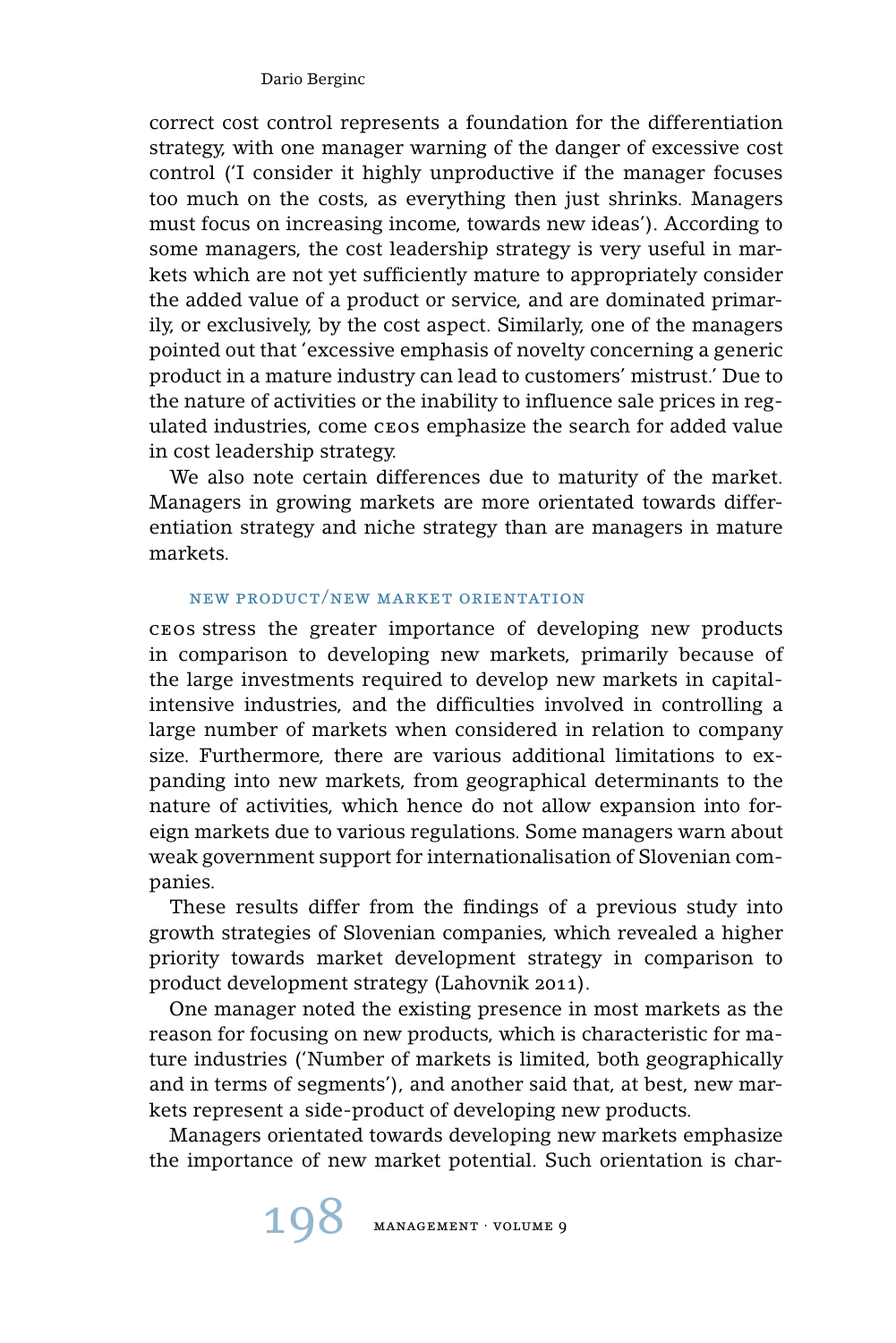acteristic for managers working in less capital intensive industries, for specific offers, and for products developed in cooperation with foreign customers.

Managers, expressing the great importance of developing products and markets, also stated the need to combine both strategies ('We have to develop new markets with existing products, since existing markets are saturated. And we penetrate completely new segments with new products'), corresponding to the diversification strategy (Ansoff 1965). Such a combination is important from a business risk perspective ('A company must always have new revenue streams; therefore we must consider new services and markets that will facilitate long-term operations. If we focus too much on one product and one market, we face immense risk'), while some ceos consider developing new products and new markets a prerequisite for growth ('We achieved our peak with this product in this market; our strategy could be to retain this share. However, if we want to grow, we need to develop new products, as well as new markets').

# marketing/financial goal orientation

The majority of interviewed cros (eight) explicitly emphasized the higher importance of financial goals, while only three assigned a higher importance to marketing goals. Other cros (six) chose a balanced orientation, which means that on average they are focused 50% on financial and 50% on marketing goals. This is consistent with previous research into large Slovenian firms which has shown that the key measures of performance are financial (Marc et al. 2010).

Managers orientated towards marketing goals emphasize that, while marketing goals are definitely of prime importance, this does not signify growth-at-any-cost but instead manifests in a focus on added value ('The market situation represents the core, and we consider it in the business plan'). Managers further state that 'customers create added value and financial effects that are then measured in numbers,' and emphasize the huge importance of the marketing aspect ('We never started something with the exclusive goal of profit, but with the objective of increasing our revenue and market share, and profit as a side-effect'). The research findings are congruent with existing literature on aspects of performance measurement (Venkatraman and Ramanujam 1986).

Managers emphasizing the key influence of financial goals on company successfulness are very focused on profitability ('Sales without profit are a failure') and warn of the essential importance of tangible results ('Market shares do not pay salaries'), such as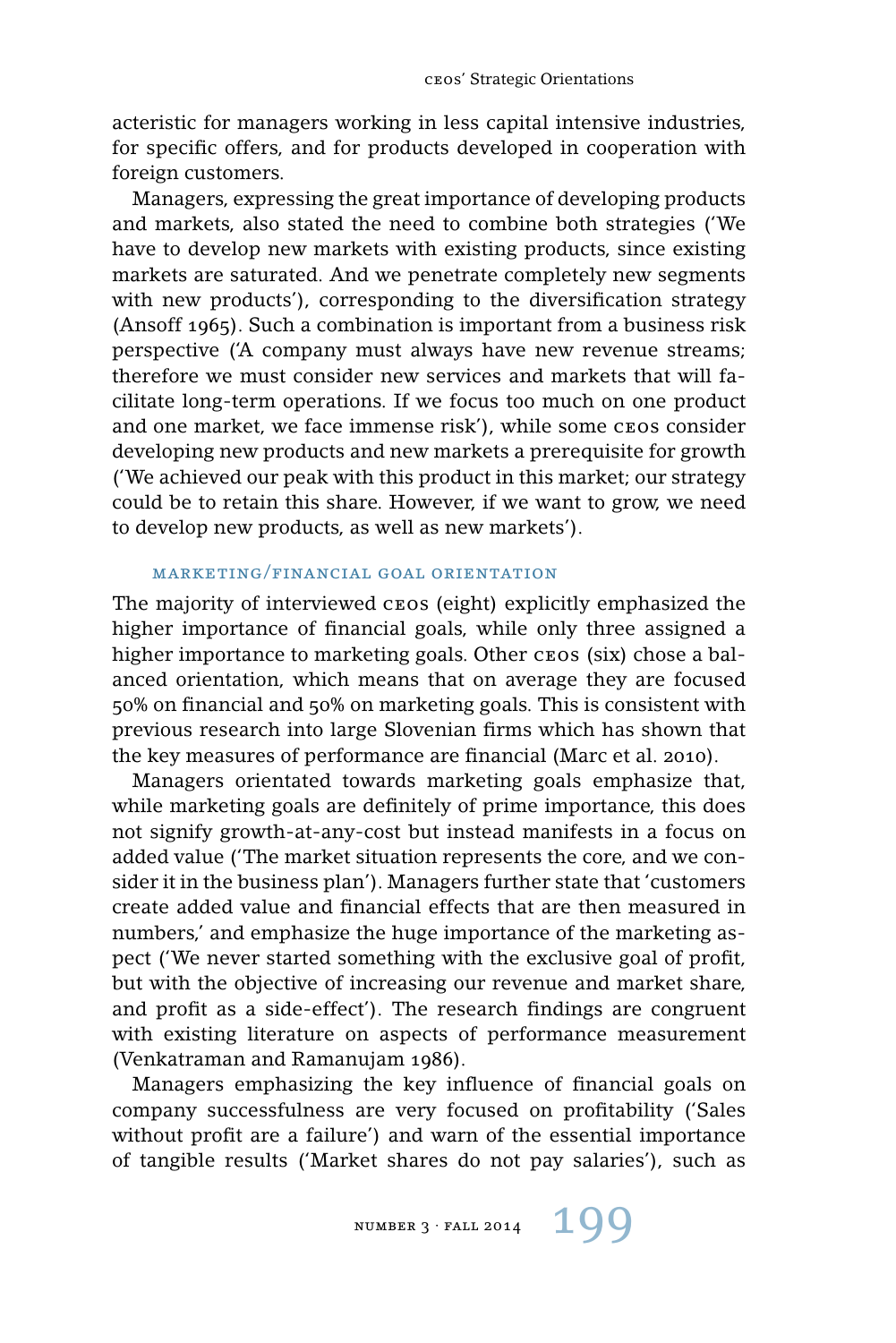cash flow and earnings per share, in addition to profit. The latter is congruent with the findings of previous research (Venkatraman and Ramanujam 1986). Managers further emphasize that a financial perspective is even more important for mature, compared to growing, markets.

Regarding the connectedness of financial and marketing goals, managers consider financial results a consequence of marketing activities ('Financial results are consequence and result'), and they connect the two, insofar as possible ('We form marketing goals with financial leverage. Marketing goals are formed with the inclusion of financial data'). Some managers warn about the dangers of the absence of any one type of goal ('If one part fails, it is over'). We can associate the latter opinion with theoretical approaches from the perspective of integration of financial and non-financial performance indicators, with the increasingly used balanced scorecard (Kaplan and Norton 2000).

Furthermore, the time distinction of both goals was shown to be important. Managers see financial goals as short-term, becoming long-term in combination with marketing goals ('Financial profit is a prerequisite for a company's operations. However, since we are long term orientated, we invest heavily in research and development').

Some ceos indicate a transition from financial to mainly marketing goals ('If focus was on financial goals in the past, it is more on marketing goals in the present'). Furthermore, managers point out the importance of other goals, related to production and innovation, as well as customer, employee and other stakeholder satisfaction.

# **Discussion**

This research presented a possible conceptual framework, composed of five sets of managers' strategic orientations, and based on the concept of dyadic schemes (Axelrod 1973). We argue for an added value of this framework in the fact that it is not focused on existing concepts, for example product, market, entrepreneurial, innovation or sales orientation, but more on a holistic and sequential perspective. We move from environment analysis to market orientation, strategy choice, growth choice and the selection of financial and non-financial performance measurements. The focus of the research is to explore the reasons for all five sets of managers' strategic orientations.

It was mostly difficult for ceos to select one of the two dyadic schemes (Axelrod 1973): the answers were mostly not 'yes' or 'no,' but were given in the sense of 'more' or 'less.' Important for our re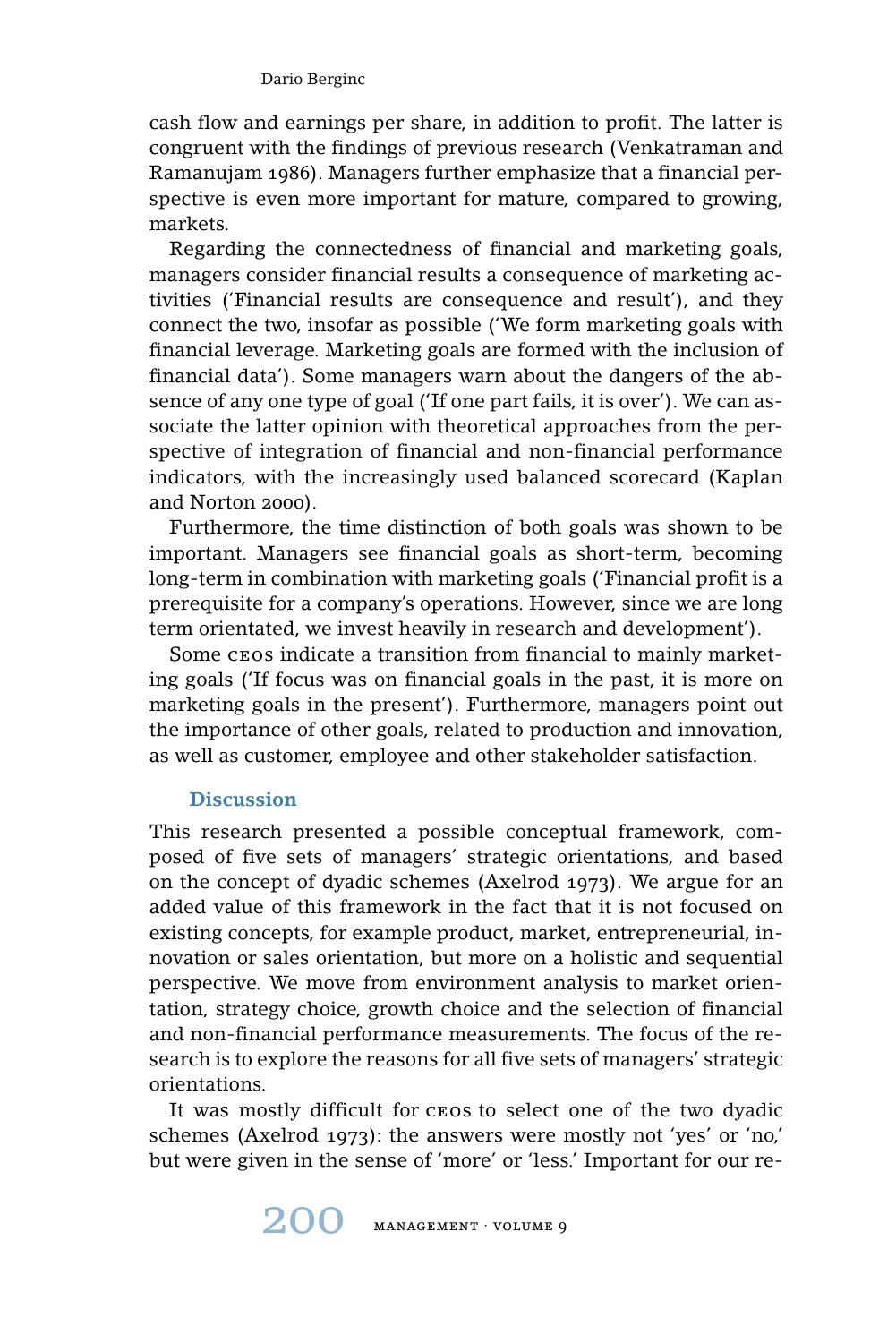search, therefore, was to understand why managers selected 'more' or 'less.'

In general, ceos are more externally oriented than internally, which is not supported by the high frequency of closed-type orientation (Snoj et al. 2004). Nevertheless, we can confirm the trend of an increase in the proportion of companies with an open-type orientation (customer and competitor orientation) (Snoj et al. 2004). When expressing external orientation, ceos are evidently more focused on customers than on competitors. The results differ from previous findings regarding the market orientation of small Slovenian companies, which have revealed a higher share of competitor-oriented firms than customer-oriented firms. Regarding general strategic orientation, all ceos prefer differentiation strategy, taking into account cost control. The results are consistent with research on the positive impact of differentiation strategy (Homburg, Krohmer, and Workman 2004). Our results also reveal a difficulty for cros to decide quickly and clearly which strategy is dominant (Jančič 1990; Pučko 2002).

ceos prefer the development of a new product/service to the development of new markets, mostly because of the lack of capacities required for internationalization strategy. We cannot confirm the findings of a previous study into growth strategies of Slovenian firms, which revealed a higher priority of market development strategy in comparison to product development strategy (Lahovnik 2011).

Finally, for most ceos financial goals are more important than marketing goals, but the managers also emphasize the importance of balancing both goals. They consider financial goals as short-term and marketing goals as long-term. This supports findings from previous research into large Slovenian firms which revealed an importance of financial measures of performance (Marc et al. 2010).

A general conclusion of the research could be that customers are the most important element for managers. The majority of strategic orientations of the ceos is, in principle, connected with customers, when considering more deeply the reasons for these strategic orientations. Customers therefore represent the main independent variable for all types of strategic orientation.

An important added value of this research is in highlighting examples of good practice. The opinions and views of the ceos, which were intentionally presented in their original form, can serve to provide valuable ideas and solutions to all Slovenian ceos, and to the firms for which they are responsible. Certain hypotheses offered by the ceos in this study are limited to a specific sector or business ac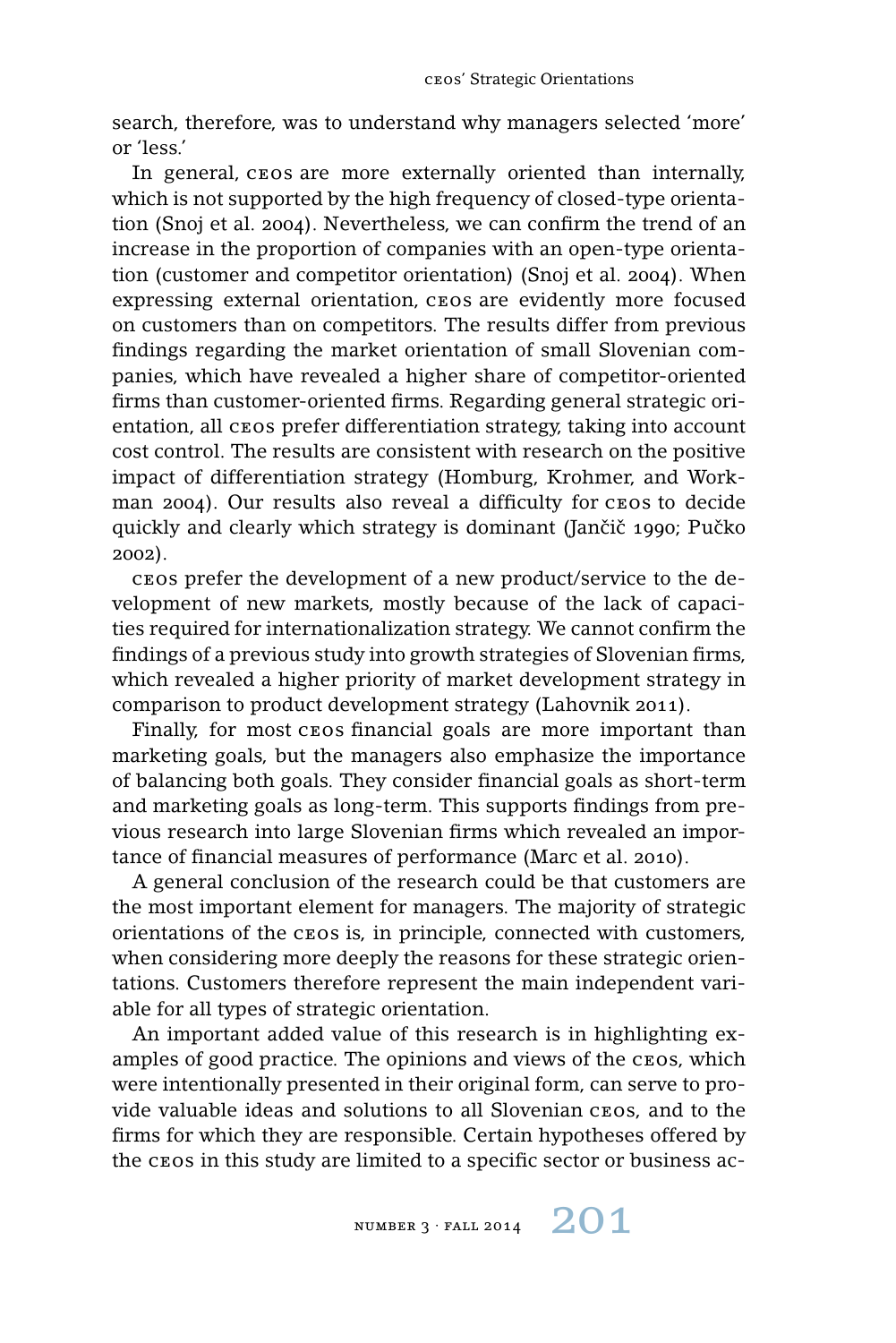tivity. However, we can also extract some universal hypotheses that are applicable to all firms, regardless of sector, competitive position, and ownership structure or size.

Recommendations for further study within this field primarily pertain to testing the same hypotheses on a bigger representative sample of ceos and other managers of the most successful companies in Slovenia, using a quantitative research approach to facilitate generalisation of results to a more general population of managers in Slovenia. Furthermore, additional research into specific industries or company sizes is possible, as well as qualitative research studies into specific types of strategic orientation. A comparison of the strategic orientation between Slovenian and foreign cros could also provide insights into this field of study.

# **References**

Ansoff, I. H. 1965. *Corporate Strategy.* New York: McGraw-Hill.

- Arzenšek, M. 2011. 'Kognitivne sheme gospodarske krize pri menedžerjih.' Doctoral dissertation, University of Ljubljana, Ljubljana.
- Axelrod, R. 1973. 'Schema Theory: An Information Processing Model of Perception and Cognition.' *The American Political Science Review* 67  $(4): 1248 - 66.$
- Bodlaj, M. 2009. 'Povezanost med tržno naravnanostjo, inovacijami in uspešnostjo podjetja: konceptualni model in empirična preverba.' Doctoral dissertation, University of Ljubljana, Ljubljana.
- Day, G. S., and P. Nedungadi. 1994. 'Managerial Representations of Competitive Advantage.' *Journal of Marketing* 58 (2): 31–44.
- Hagen, B., A. Zucchella, and P. Cerchiello. 2012. 'International Strategy and Performance: Clustering Strategic Types of smes.' *International Business Review* 21 (3): 369–82.
- Homburg, C., H. Krohmer, and J. P. Workman, Jr. 2004. 'A Strategy Implementation Perspective of Market Orientation.' *Journal of Business Research* 57 (12): 1331–40.
- Isabella, L. A., and S. A. Waddock. 1994. 'Top Management Team Certainty: Environmental Assessments, Teamwork, and Performance Implications.' *Journal of Management* 20 (4): 835–58.
- Jančič, Z. 1990. 'Marketing: strategija menjave.' Ljubljana: Studio marketing.
	- . 2001. 'Strateško-marketinška usmeritev in sodobna vloga zaposlenih v organizaciji.' In *Uspešna nedozorelost: socialne institucije in kakovostna proizvodnja v Sloveniji,* edited by M. Stanojevic, 190– ´ 209. Ljubljana: FDV.
- Kaplan, R., and D. Northon. 2000. *Uravnoteženi sistem kazalnikov.* Ljubljana: Gospodarski vestnik.

202 management · volume 9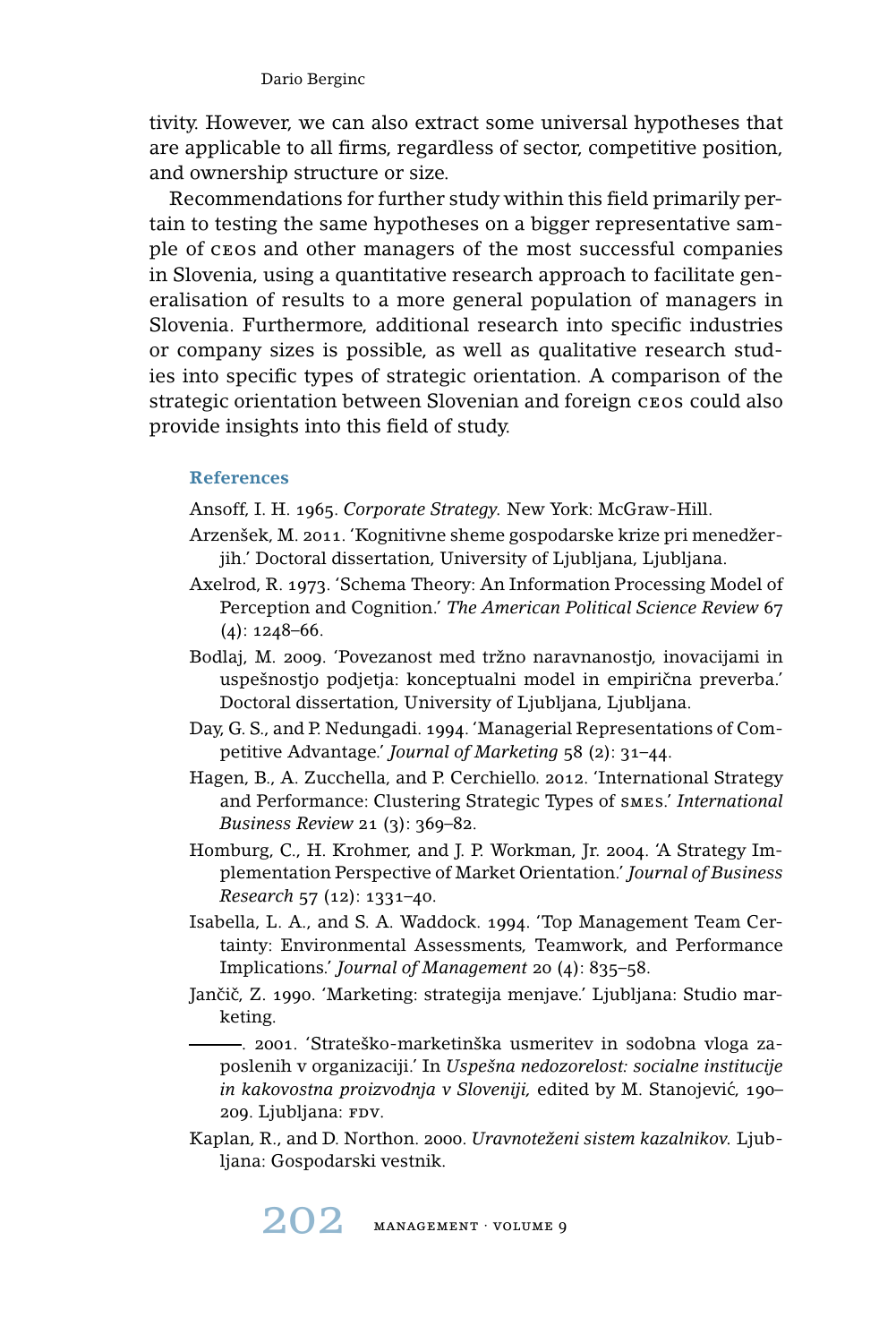- Kohli, A. K., and B. J. Jaworski. 1990. 'Market Orientation: The Construct, Research Propositions, and Managerial Implications.' *Journal of Marketing* 54 (2): 1–18.
- Kovač, D., and A. Bertoncelj. 2007. 'Model merjenja podjetniškega potenciala z menedžerskimi kompetencami.' *Organizacija* 40 (4): 98– 103.
- Kramar Zupan, M. 2012. 'Relationship between Management and Leadership and Characteristics of Slovenian Managers.' *Dynamic Relationship Management Journal* 1 (2): 20–34.
- Lahovnik, M. 2011. 'Corporate Strategies in the Post-Transition Economy: The Case of Slovenian Companies.' *Journal of Applied Business Research* 27 (1): 61–8.
- Lumpkin, T. G., and G. G. Dess. 1996. 'Clarifying the Entrepreneurial Orientation Construct and Linking it to Performance.' *Academy of Management Review* 21 (1): 135–72.
- Marc, M., D. Peljhan, N. Ponikvar, A. Šobota, and M. Tekavčič. 2010. 'Performance Measurement in Large Slovenian Companies: An Assessment of Progress.' *International Journal of Management & Information Systems* 14 (5): 63–76.
- Miles, M. B., and M. A. Huberman. 1994. *Qualitative Data Analysis.* Thousand Oaks, ca: Sage.
- Miles, R. E., and C. C. Snow. 1978. *Organizational Strategy, Structure and Process.* London: McGraw Hill.
- Narver, J. C., and S. F. Slater. 1990. 'The Effect of a Market Orientation on Business Profitability.' *Journal of Marketing* 54 (4): 20–35.
- Noble, C. H., R. K. Sinha, and A. Kumar. 2002. 'Market Orientation and Alternative Strategic Orientations: A Longitudinal Assessment of Performance Implications.' *Journal of Marketing* 66 (4): 25–41.
- Porter, M. E. 1985. *The Competitive Advantage: Creating and Sustaining Superior Performance.* New York: Free Press.
- Pučko, D. 2002. 'Analiza konkurenčnih prednosti slovenskih podjetij.' In *Primerjajmo se z najboljšimi,* edited by J. Prašnikar, 175–95. Ljubljana: Finance.
- Rojšek, I., and M. Konič. 2003. 'Market Orientation and Business Performance of Small Firms in Slovenia.' Paper presented at the 48th World Conference – International Council for Small Business, Belfast, 15–18 June
- Slater, S. F., E. M. Olson, and T. M. Hult. 2006. 'The Moderating Influence of Strategic Orientation on the Strategy Formation Capability– Performance Relationship.' *Strategic Management Journal* 27 (12): 1221–31.
- Snoj, B., V. Gabrijan, D. Mumel, A. Pisnik-Korda, and A. Petejan. 2004. *Tržni vidiki konkurencnih sposobnosti podjetij v Sloveniji. ˇ* Maribor: Ekonomsko-poslovna fakulteta.

NUMBER 3 · FALL 2014  $203$